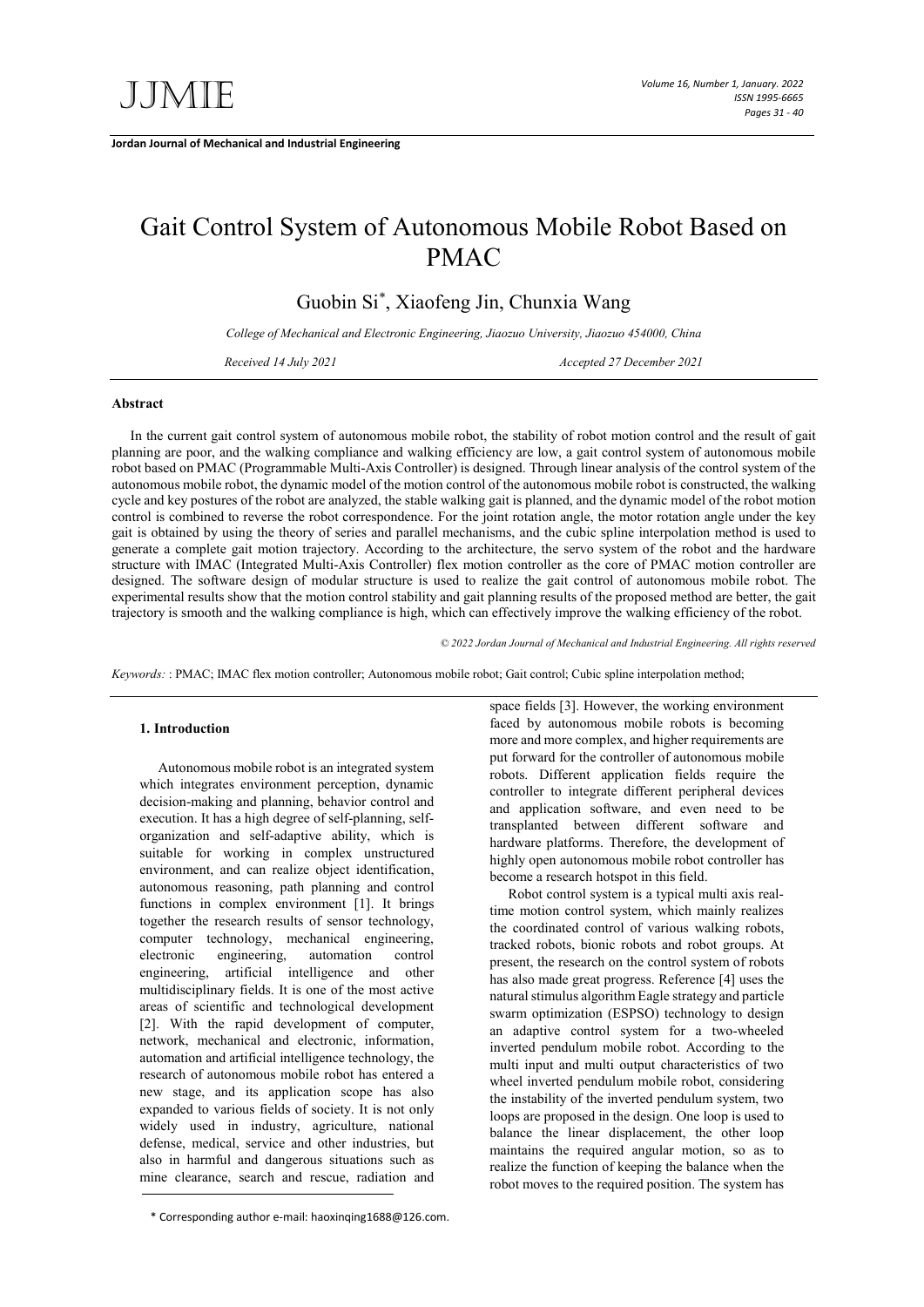the characteristics of nonlinear open-loop instability. Reference [5] designed a three-wheeled omnidirectional mobile robot sliding mode control system based on reduced-order extended state observer (ESO), constructed a dynamic model with unknown friction, and designed a controller. The reduced order ESO is used to estimate the friction compensation effect. According to the second-order sliding mode technology with parameter uncertainty, the other part of the work is controlled. The effectiveness and robustness of the control system in compensating different friction effects are good. However, there are some problems in the system, such as poor stability of robot motion control and gait planning, low walking compliance and walking efficiency.

Aiming at the above problems, an autonomous mobile robot gait control system based on PMAC is designed. Through the dynamic analysis of the motion control of the autonomous mobile robot, the dynamic model of the motion control of the autonomous mobile robot is constructed. The walking cycle and key posture of the robot are analyzed. The stable walking gait is planned, and the corresponding joint angle of the robot is inversely solved. According to the architecture design of the robot's servo system and the hardware structure with the IMAC Flex motion controller in the PMAC motion controller as the core, the software design of the modular structure is adopted to realize the gait planning and motion control of the autonomous mobile robot. The whole control system has good motion control stability, walking flexibility and smooth gait trajectory, which can effectively improve the walking efficiency of the robot.

# **2. Dynamic Analysis of Autonomous Mobile Robot Motion Control**

In the process of autonomous mobile robot motion, its dynamics directly affect the speed, accuracy and efficiency of autonomous mobile robot. In this paper, through the linear analysis of autonomous mobile robot control system, the dynamic model of autonomous mobile robot motion control is constructed, and the analysis of autonomous mobile robot motion control dynamics is realized.

# *2.1. Linearization analysis of autonomous mobile robot control system*

Because of the complex structure and multiple degrees of freedom of autonomous mobile robot, it is necessary to analyze and solve the dynamic equation of the autonomous mobile robot in motion control, and establish the dynamic model of the autonomous mobile robot motion control, so as to provide the basic basis for the control of its motion path and attitude.

The dynamic equation of autonomous mobile robot  $[6]$  is:

$$
E(q)R+V(q)+G(q)+F(q)\delta_{s}=\delta \qquad (1)
$$

In Equation (1),  $\mathbf{E}(q)$  represents the  $\alpha \times \beta$ dimensional inertia matrix, *R* represents the reaction force of the ground against the wheel of the autonomous mobile robot,  $V(q)$  represents the centripetal force vector,  $F(q)$  represents the gravity vector,  $\delta_{\rm s}$  represents the friction vector,  $\delta$ represents the bounded unknown interference, and O represents the control force.

In order to prevent the uncertainty from interfering with the motion of the autonomous mobile robot, by adding a suitable state space Equation, the dynamic equation of the autonomous mobile robot is obtained as:

$$
Y = \begin{bmatrix} \left[ 0_{\text{max}} 1_{\text{max}} \right] \\ -U^{-1}(\mathbf{x}) \left[ o(\mathbf{x}) + g(\mathbf{x}) + f(\mathbf{x}) \right] \end{bmatrix} + \begin{bmatrix} 0_{\text{max}} \\ U^{-1}(\mathbf{x}) \end{bmatrix} (\delta - \delta_{\text{s}})
$$
 (2)

In Equation (2),  $Y = [q \cdot R]$ ;  $\mathbf{1}_{n \times n}$  and  $\mathbf{0}_{n \times n}$ represent the  $\alpha \times \beta$  dimensional unit matrix and the zero matrix, respectively,  $U(x)$  represents the joint vector of the autonomous mobile robot,  $o(x)$ represents the  $(\alpha - 1)$  dimensional gravity term,  $g(x)$  represents the  $\alpha \times 1$  dimensional joint torque, and  $f(x)$  represents the reaction force of the wheel axle. Because the centripetal force vector and friction vector mode of the autonomous mobile robot during operation are complex and difficult to calculate, the dynamic equation needs to be simplified as:

$$
Y = A_s o(x) + Pf(x) + U^{-1}(x) \delta - PU^{-1}(x) \delta_s
$$
 (3)  
In Equation (3), the choice of  $P = \begin{bmatrix} 0_{n \times n} \\ 1_{n \times n} \end{bmatrix}$ ,

$$
f(x) = -U^{-1}(x)\left[\sigma(x) + g(x) + f(x)\right] - \left[A_{21}A_{22}\right]
$$
  
, 
$$
A_s = \begin{bmatrix} 0_{n \times n} 1_{n \times n} \\ A_{21} A_{22} \end{bmatrix}, A_{21} \text{ and } A_{22} \text{ directly affects the}
$$

stability of  $A_{\rm s}$ .

According to Equation (2) and Equation (3), the motion defined control torque of autonomous mobile robot is as follows:

$$
\delta = -U(x)\hat{f}(x) + U(x)\sigma \tag{4}
$$

In Equation (4),  $\hat{f}(x)$  represents the estimated value of  $f(x)$ , and  $\sigma$  represents a new control variable. Through stochastic linear quadratic optimal analysis, the dynamic equation of autonomous mobile robot is transformed into quadratic polynomial dynamic equation, and the linear analysis of autonomous mobile robot dynamic system is realized. The dynamic equation of quadratic polynomial is as follows:

$$
Y = As o(x) + P \sigma + \overline{f}(x) - P U-1(x) \deltas
$$
 (5)

In Equation (5),  $\overline{f}(x) = f - \hat{f}$  represents estimation error. The linear normalization of the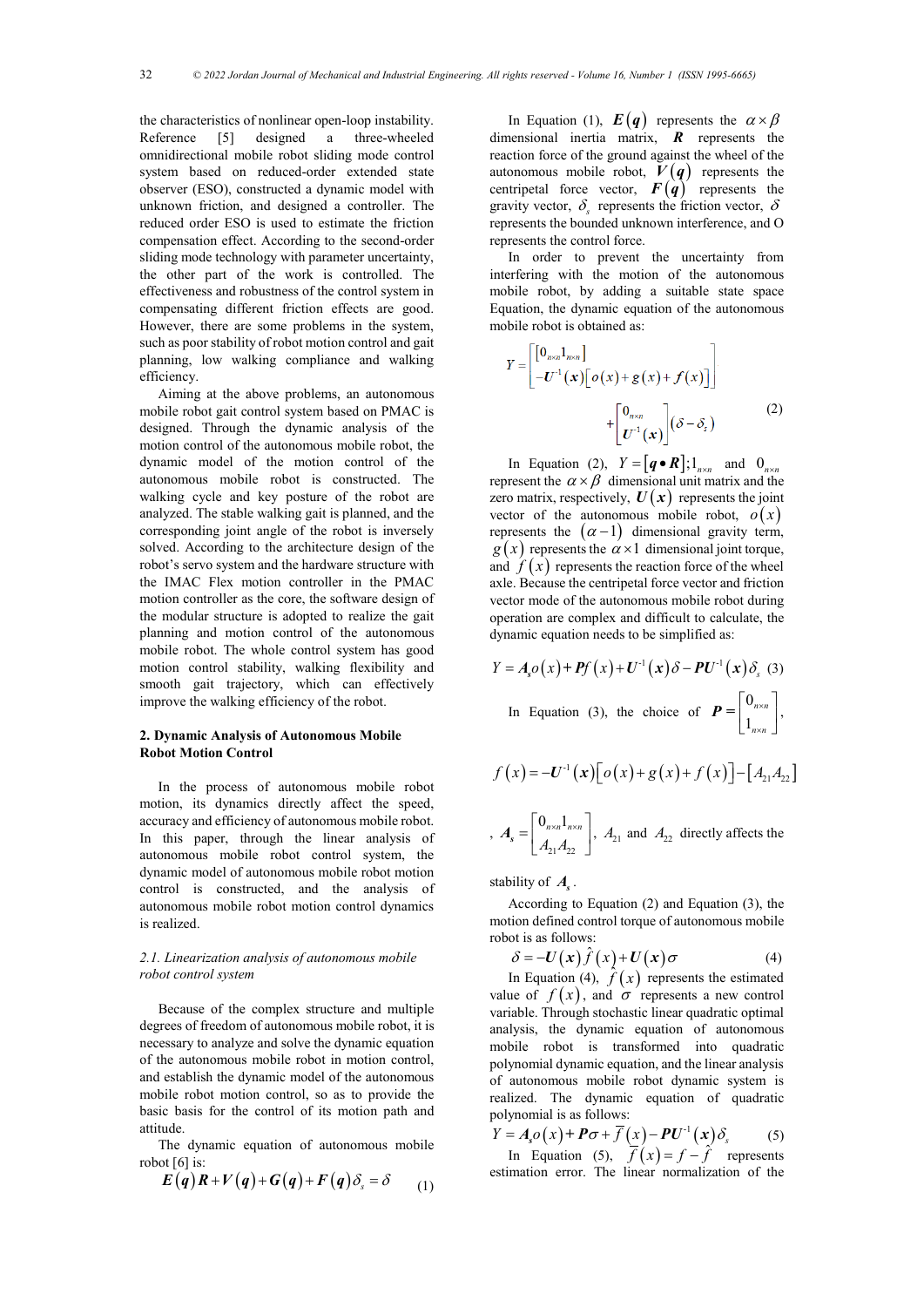control system of the autonomous mobile robot can effectively optimize the motion performance of the autonomous mobile robot, reduce the interference error and improve the motion stability of the autonomous mobile robot.

## *2.2. Dynamic model of autonomous mobile robot motion control*

When studying the motion control of autonomous mobile robot, its dynamic model is the key point of motion control, but the dynamic model is easily affected by nonholonomic constraints, thus affecting the control parameters [7]. In this paper, the dynamic model of autonomous mobile robot is adopted, and the input value in the control process is set as generalized force rather than velocity. Therefore, the kinematic model of autonomous mobile robot can not be used to study the relationship between motion with nonholonomic constraints and force and torque.

The dynamic model of a general autonomous mobile robot can be described by the following Euler-Lagrange equation:

$$
\frac{\mathrm{d}}{\mathrm{dt}} \left[ \frac{\partial L}{\partial Y} \right]^T - \left[ \frac{\partial L}{\partial \lambda} \right]^T = \mathbf{D}(\mathbf{q}) \delta - \mathbf{B}(\mathbf{q}) \gamma \tag{6}
$$

In Equation (6),  $\boldsymbol{\lambda} = [\lambda_1, \lambda_2, \cdots, \lambda_\alpha]^T$  represents the  $\alpha$  dimensional generalized coordinates of the autonomous mobile robot control system, *L* represents the Lagrange function,  $\mathbf{D}(\mathbf{q})\delta$ represents the difference between kinetic energy and potential energy,  $\mathbf{D}(\mathbf{q})$  represents the  $\alpha \times \beta$ dimensional input transformation matrix, γ represents the Lagrange multiplier,  $B(q)$  represents

the constraint matrix, and the product  $B(q)$   $\gamma$ 

represents the constraint vector. Through the analysis of Euler Lagrange equation, the dynamic model of autonomous mobile robot is constructed as follows:

$$
E(q)R + V(q)R = D(q)\delta - B(q)\gamma \tag{7}
$$

Differentiate both sides of the kinematic model to reduce the interference to the motion control of the autonomous mobile robot, and obtain the dynamic model:

$$
E(q)[W(q)U(t)+w(q)u(t)]+V(q)R=D(q)\delta-B(q)\gamma
$$
\n(8)

In Equation (8),  $W(q)$  represents the friction force of the ground against the wheel,  $w(q)$ 

represents the external force received by the autonomous mobile robot,  $U(t)$  represents the weight coefficient of the behavior toward the target, and  $u(t)$  represents the weight coefficient of the behavior toward obstacle avoidance.

Then both sides are multiplied by  $A(q)$  at the same time,  $A(q)B(q) \gamma = 0$  is set to reduce the control energy consumption, and the Lagrange multiplier  $\gamma$  is eliminated, and the final autonomous mobile robot motion control dynamics model is:

$$
A(q)\chi W(q)+A(q)(\chi+\nu)u(t)=A(q)\rho\delta\quad(9)
$$

In Equation (9),  $A(q)$  represents the total control amount at the time of interpolation,  $\chi$ represents rolling resistance,  $\upsilon$  represents driving force, and  $\rho$  represents wheel rolling resistance coefficient.

In conclusion, through the linearization analysis of the control system of the autonomous mobile robot, the dynamic model of the motion control of the autonomous mobile robot is constructed, which provides the basis for the gait planning of the autonomous mobile robot.

## **3. Gait planning of Autonomous Mobile Robot**

Firstly, the walking cycle and key posture of the robot are analyzed, and then the stable walking gait is planned. Combined with the dynamic model of the robot motion control, the corresponding joint angle of the robot is inversely solved. Then, the motor rotation angle under the key gait is obtained by using the theory of series parallel mechanism. Finally, the motor continuous motion trajectory of the complete gait is generated by using cubic spline interpolation method.

#### *3.1. Walking cycle of autonomous mobile robot*

A complete cycle movement of an autonomous mobile robot can be divided into two stages, one is the period of double-leg support and the other is the period of single-leg support. During the leg support period, both the front and rear legs are in contact with the ground. This cycle starts from the forefoot foot on the ground to the end of the hind leg toe off the ground [8]. During the single-leg support period, the support leg is stable on the support surface, and the swing leg moves from the back to the front. In the gait planning, it is assumed that the leg support period is instantaneous. In this case, the waist must move forward rapidly. Meanwhile, in order to maintain the dynamic and static stability, the center of gravity of the robot must complete the movement from backward to front leg during the instant leg support period. On the other hand, if the support period of the legs is too long, it will limit the speed of the robot's walking. According to the length of human legs supporting time, when planning gait, it takes about 20% of the whole gait. Analyze the whole biped robot walking cycle composed of the two-leg support period and the single-leg support period from the forward plane.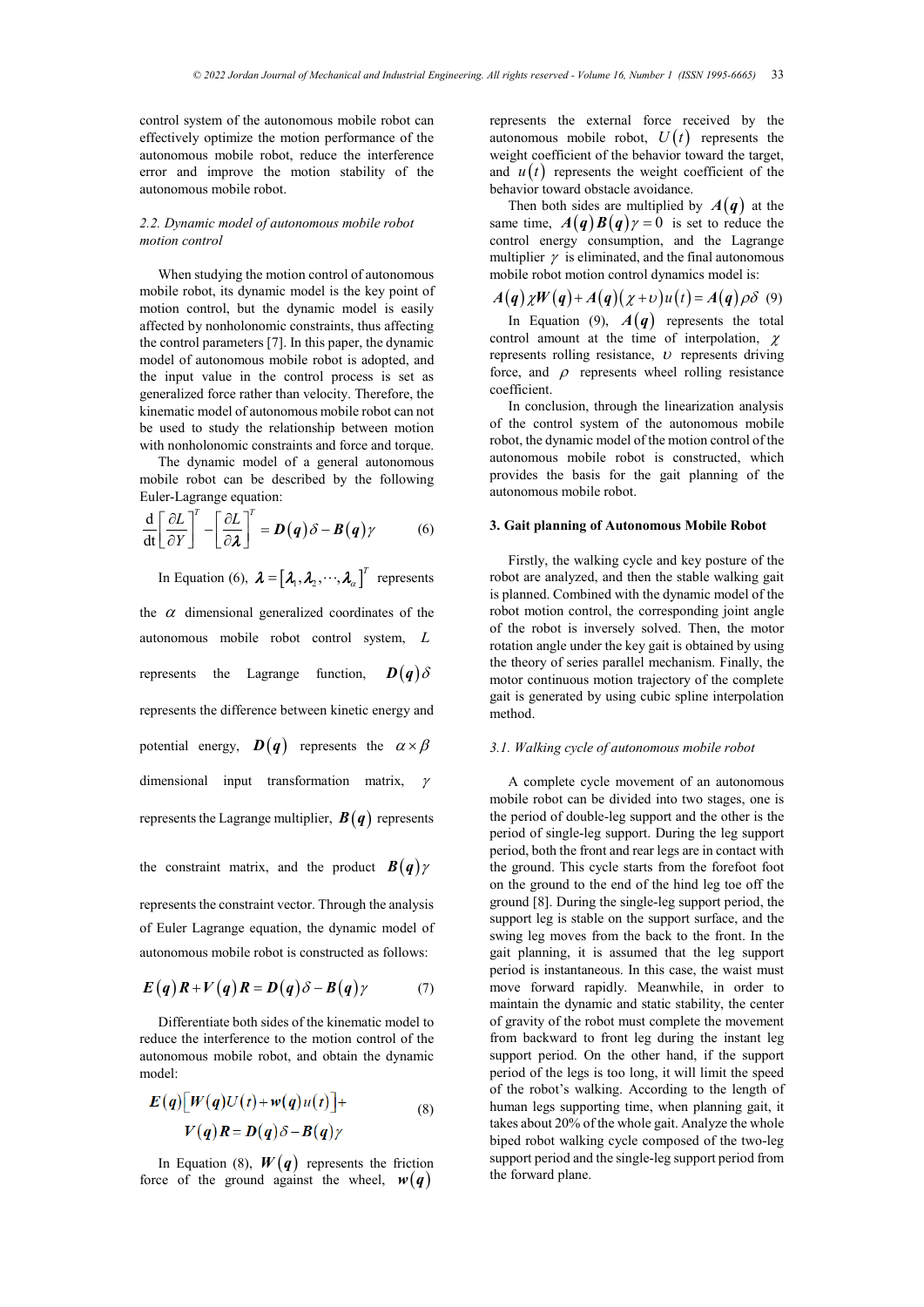Assuming that the gait cycle of each step is *t* , the duration of the leg support period is  $t<sub>s</sub>$ ,  $r$  represents the *r* step, which defines that the right foot is about to leave the ground, and the left heel just touches the ground as the beginning of a complete gait, and the left heel is about to leave the ground, and the cycle ends when the right heel just hits the ground. The gait of the complete cycle is as Figure 1.



**Figure 1.** Gait cycle

# *3.2. Gait planning of autonomous mobile robots*

In the gait planning process of autonomous mobile robot, in order to maintain the stability of the robot in the process of motion, the plantar trajectory is used to ensure the gait planning, that is, the plantar corresponding to the planned gait is located on the stable area. Considering the possible deviation of theoretical gait when applied to the actual physical model, such as the assumption that the robot is an ideal rigid body in theoretical planning, the influence of machining errors of mechanical transmission chain is ignored, and whether these errors are in the control loop, etc. [9]. When drawing gait, we should give full play to the role of the completed physical prototype of the autonomous mobile robot, and combine the theoretical gait with the physical prototype. That is to say, the initial posture of the prototype should be obtained according to the theoretical gait, and then according to the specific influence of the error and other factors on the actual physical prototype, the preliminary posture is adjusted, and then the final gait is determined.

In time, the complete motion of the autonomous mobile robot is divided into three stages. The first stage of gait planning is when the robot starts to walk until one leg is opened and its heel lands on the ground. The second stage is to take a complete gait cycle as the second stage, and the last stage is to take back the hind legs and stand together.

# *3.3. Inverse solution of forward kinematics of autonomous mobile robot*

For the theoretical key gait, it is mainly the planning of the forward plane, therefore, only the inverse kinematics solution is made in this plane. Assuming that the given joint position of the

theoretical key gait is known, the position of each joint point corresponding to the reference coordinate system is as follows, right plantar centroid  $(x_1, z_1)$ , right ankle joint  $(x_2, z_2)$ , right knee joint  $(x_3, z_3)$ , left and right hip joints  $(x_g, z_g)$ , left knee joint  $(x_4, z_4)$ , left ankle joint  $(x_5, z_5)$ , left plantar centroid  $(x_6, z_6)$  the relationship between the corresponding joint angle and the position of each joint point is as follows:

$$
\theta_1 = \arctan \frac{x_2 - x_1}{z_2 - z_1}
$$
\n
$$
\theta_2 = \arctan \frac{x_3 - x_2}{z_3 - z_2}
$$
\n
$$
\theta_3 = \arctan \frac{x_s - x_3}{z_s - z_3}
$$
\n
$$
\theta_4 = \arctan \frac{x_4 - x_g}{z_4 - z_g}
$$
\n
$$
\theta_5 = \arctan \frac{x_5 - x_4}{z_5 - z_4}
$$
\n
$$
\theta_6 = \arctan \frac{x_6 - x_5}{z_6 - z_5}
$$
\n(10)

According to the above conversion relationship, the rotation angle of the corresponding joint around the  $\nu$  axis along the positive direction of the  $\chi$  axis can be obtained, and the joint rotation angle combined with the characteristics of the autonomous mobile robot transmission chain is converted into the guide rod displacement, and the guide rod displacement is related to the rotation angle on the parallel mechanism fixed platform the changes are related as follows:

$$
Q_1 = A_1 + \sqrt{A_1^2 - S_1}
$$
  
\n
$$
Q_2 = A_2 + \sqrt{A_2^2 - S_2}
$$
\n(11)

In Equation (11),  $Q_1$  and  $Q_2$  respectively represent the coordinate values of the two ball joint connection points on the moving platform in the *z* direction of the reference coordinate system, which can reflect the movement of the two guide rods. For the inverse solution of the displacement of the guide rod to the angle of the joint motor, it can be obtained by converting the lead of the lead screw and the speed ratio of the planetary reducer.

According to the above steps, the feasible key gait has been inversely resolved into the theoretical rotation angle corresponding to the motor output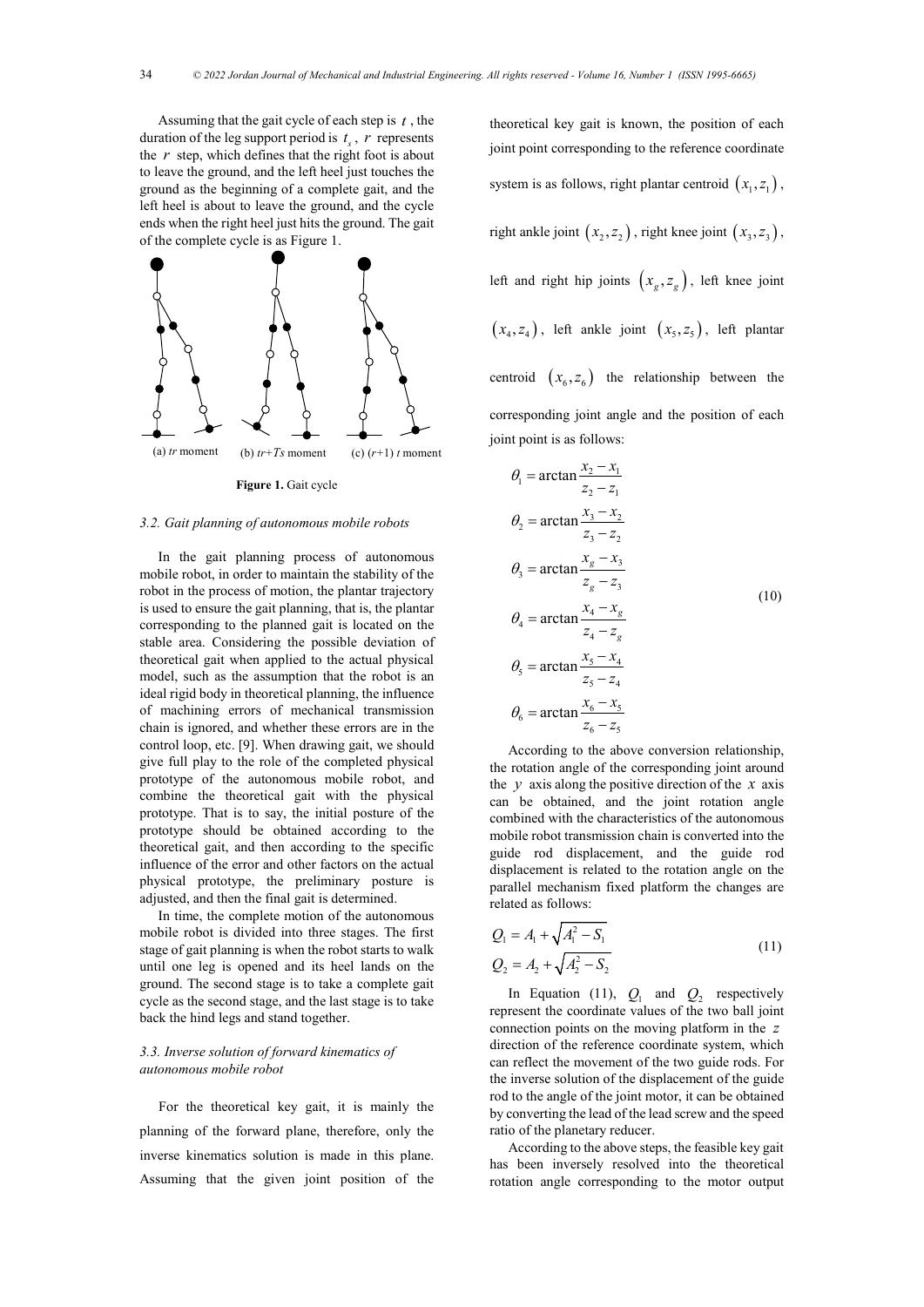shaft. These theoretical rotation angles are controlled to act on the motor to judge whether the actual gait matches the planned theoretical gait. If not, adjust the actual gait accordingly. During the adjustment process, judge whether the adjustment is reasonable or not according to the feedback from the plantar until the actual motor output position corresponding to the key posture is finally determined.

#### *3.4. Gait generation of autonomous mobile robot*

According to the interpolation method of cubic spline, the discrete displacements of the above joints are fitted out according to the interpolation points to ensure the continuous change of the speed and acceleration of the turning point to produce a group of continuous displacements, and then coordinate together until a complete gait is generated [10].

Cubic spline interpolation is used to fit the joint motor position points corresponding to the above key posture. Suppose the interpolation function is  $H(t) = f_i$ , the corresponding first-order and second-order derivatives in this interval  $(t, t_m)$  are continuous, *m* represents the key time point,  $W_i = (t_m, t_{m+1})$  represents the number of corresponding poses,  $h_i = t_{m+1} - t_m$  represents the time interval, then  $H(t)$  is expressed as:

$$
H\left(t\right) = \frac{W_i}{6h_i} \left(t_{m+1} - t_m\right)^3 + \left(f_i - \frac{Wh_i^2}{6}\right) \tag{12}
$$

 $W_i$  is determined by the following equation:

$$
W_i = \frac{f_{i+1} - f_i}{6h_i} - \frac{f_i - f_{i-1}}{3h_{i-1}}
$$
(13)

From the initial condition  $H'(t) = 0$  and the termination condition  $H'(t_m) = 0$ , it can be obtained that:

$$
c_i = \frac{f_{i+1} - tf_i}{t_m h_i}
$$
  

$$
b_i = \frac{6(c_i - tf_i)}{t_m h_i}
$$
 (14)

In Equation (14),  $c_i$  and  $b_i$  respectively represent the absolute distance of the two end points in the reference coordinate system.

In the specific fitting, the interpolation function of the first three time points is obtained, and then the cubic spline curve of the corresponding joint in the complete gait from  $t$  to  $t_m$  can be obtained step by step. Finally, the complete posture of the robot can be obtained through the coupling relationship between the joints.

## **4. Control System Hardware Design**

The control system of autonomous mobile robot is a general designation of the software and hardware parts that control the autonomous mobile robot to complete the expected trajectory [11]. The control system of autonomous mobile robot is an important part to guarantee the performance of autonomous mobile robot, and is the command center of autonomous mobile robot system. Therefore, the control system of autonomous mobile robot must have high reliability, comprehensive function and fast response speed. The hardware part of the control system is the working platform of the autonomous mobile robot control system, which determines the performance of the control system and the scalability of the system.

#### *4.1. Control system hardware composition*

As the autonomous mobile robot needs to complete the work such as receiving instructions, adjusting the movement gait and positioning calculation in the work, with a large amount of calculation, therefore, the industrial computer is selected as the upper computer, and the touch screen is equipped to provide a convenient and practical human-computer interaction interface [12, 13]. When the autonomous mobile robot is moving, the positioning accuracy of the control system of the autonomous mobile robot is required to be higher, and the four axis linkage is needed in the moving process. The core of the control system is IMAC Flex motion controller of PMAC motion controller series. The hardware structure of the control system is as Figure 2.



**Figure 2.** Control system hardware structure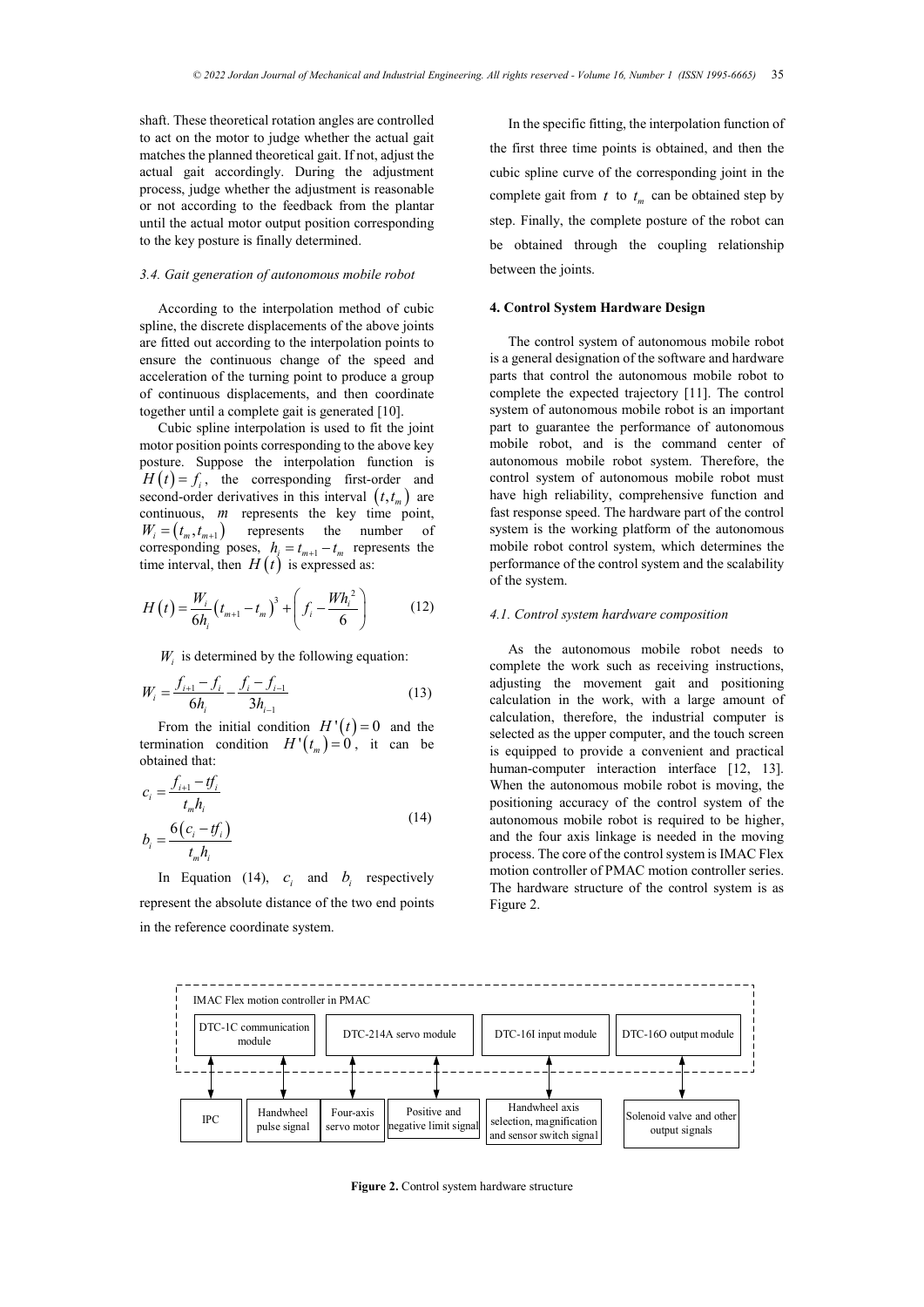IMAC Flex motion controller includes DTC-1C communication module, DTC-214A servo module, DTC-16I input module and DTC-16O output module. The controller can communicate with IPC through DTC-1C communication module and receive handwheel pulse signal. Four servo motors can be controlled by DTC-214A servo module, and 16 output points and 16 input points can be provided by input and output modules. In addition, PMAC can execute three kinds of commands: Online command, motion program command and PLC program command [14]. PMAC will execute the command immediately after receiving the online command, and will not store it. Motion program command is a group of buffer instructions stored in the buffer and executed by "R" command. Its function is to specify the motion position, motion mode and attribute, program logic control and variable assignment. PLC program command is also a group of buffer instructions, which can be repeated, including operations, logic control and information transmission commands.

The industrial computer has dual network cards, one network card is used to receive commands from the master control system, and the other network card is used to connect with the DTC-1C communication module [15]. After running the upper computer software on the windows platform, it can manually control the operation of the autonomous mobile robot, plan and store the path information of the autonomous mobile robot, and use the information to automatically write the motion program that PMAC can execute, and download it to PMAC to run [16].

The handwheel pulse signal is set to facilitate the staff to manually control the autonomous mobile robot to execute commands and collect key coordinate points in the path. The pulse signal from the handwheel is input to the DTC-1C communication module, and the handwheel axis selection signal and the handwheel override signal are input to the DTC-16I input module. The DTC-16I input module not only receives the axis selection and magnification switch signals of the handwheel, but also receives signals such as emergency stop switch buttons and sensors.

The output signals mainly include: gripping and releasing of fixture, servo power on control and servo alarm clearing.

#### *4.2. Servo system construction*

It can be seen from the above system hardware structure that to complete a given motion form, PMAC must output the control information in a certain form to the servo amplifier of the servo system. In this paper, P series AC servo motors and PY2 series servo amplifiers from Japan's SANYO DENKI Company are selected to construct a servo system for autonomous mobile robots. Since the inertial force, coupling reaction force and gravity load of the autonomous mobile robot change with the change of the motion space, the dynamic control is applied to each joint of the autonomous mobile robot as a separate linear uncoupled servo for closed-loop control [17]. According to the operating characteristics of autonomous mobile robots, both stable motion speed and accurate positioning are required. For autonomous mobile robots, the torque and speed are in the inner loop and the position is in the outer loop. The principle is as Figure 3.

The current closed loop is realized by servo amplifier, which can avoid circuit damage caused by current mutation; The speed closed loop is also realized by the servo amplifier and adopts proportional integral control. The user can adjust the proportional constant and integral constant according to the control requirements of different systems to obtain satisfactory speed closed loop characteristics; The position closed loop is completed by the PMAC motion control card. PMAC adopts the PID control method for the position closed loop. The parameters of the position loop can be adjusted by variables and can be set by the user within a certain range according to the different servo requirements of the system. At the same time, it is also possible to use PMAC to automatically detect the system load for automatic adjustment of PID parameters to complete the parameter tuning.



**Figure 3.** Servo control principle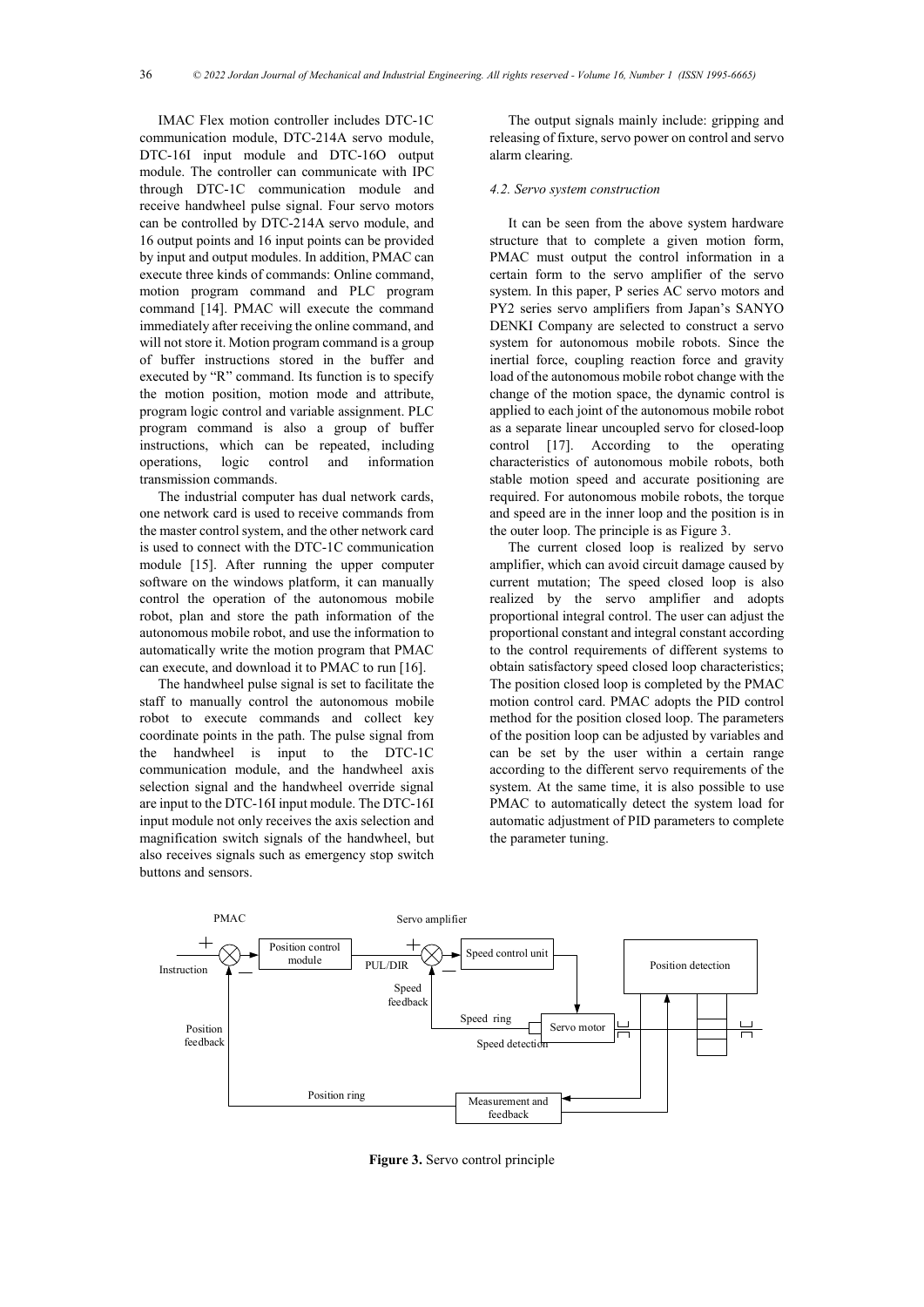# **5. Control System Software Design**

This article uses the Windows 2 000 system as the operating system and supports graphical user interfaces. The currently widely used and powerful Visual C++ is selected as the software development tool. The control system software adopts modular structure design and is divided into upper computer human-computer interaction module and lower computer motion control module. The host computer adopts Visual C++6.0 high-level language for development, and communicates through PMAC's PTALK control. It is mainly used for motion trajectory planning, robot dynamic analysis, parameter setting, modification, motion simulation, operating command issuing, intelligent algorithm processing and other management modules. The software of the lower computer adopts PMAC's own language development, and uses its high-speed calculation function to realize autonomous mobile robot kinematics calculation, motion trajectory interpolation calculation, motion servo control, etc. The software structure of the control system is as Figure 4.

The communication function between PC and PMAC belongs to the system software, which is responsible for the communication between hardware. Its realization first loads the dynamic link library PComm32 to obtain its handle, and then calls the function through the entry pointer of the called function to realize the communication between the computer and PMAC. PMAC communication drive function library Pcomm32, as a communication bridge between Windows and PMAC, uses an interrupt mechanism to complete high-real-time tasks such as servo control, trajectory interpolation, and speed processing. When the buffer is cleared, PMAC will send an interrupt request signal. After

receiving the signal, the host computer will carry out path planning control for the following trajectory segments, and write the calculated new control data into DPRAM. PMAC will read the data from DPRAM and send it to the servo drive device to complete the gait control of each joint of the autonomous mobile robot.

- 1. Human-computer interaction module: The main functions completed include initialization system, manual operation, compilation and connection module, teaching module, instruction download and information feedback, etc.
- 2. Motion control module: It is the core of the autonomous mobile robot control software. Its main functions include kinematics calculation, robot gait path planning, online quick adjustment of position, configuration of system parameters, and PLC program editing, management, system monitoring, etc. Based on the analysis of the linearization of the control system of the autonomous mobile robot, the dynamic model of the motion control of the autonomous mobile robot is established. On this basis, based on the interpolation method of cubic spline, the gait planning of the autonomous mobile robot is generated, and the motion control of the autonomous mobile robot is realized. Obtain information such as the position and pose coordinate sequence of the moving target of the autonomous mobile robot system and the motion trajectory control method, and calculate the angle that each joint needs to rotate through the inverse motion calculation according to the pose matrix of the initial position and the target position. It is transmitted to the PMAC servo control system, and PMAC is set according to some parameters of the user to realize the gait control of the autonomous mobile robot.



**Figure 4.** Control system software structure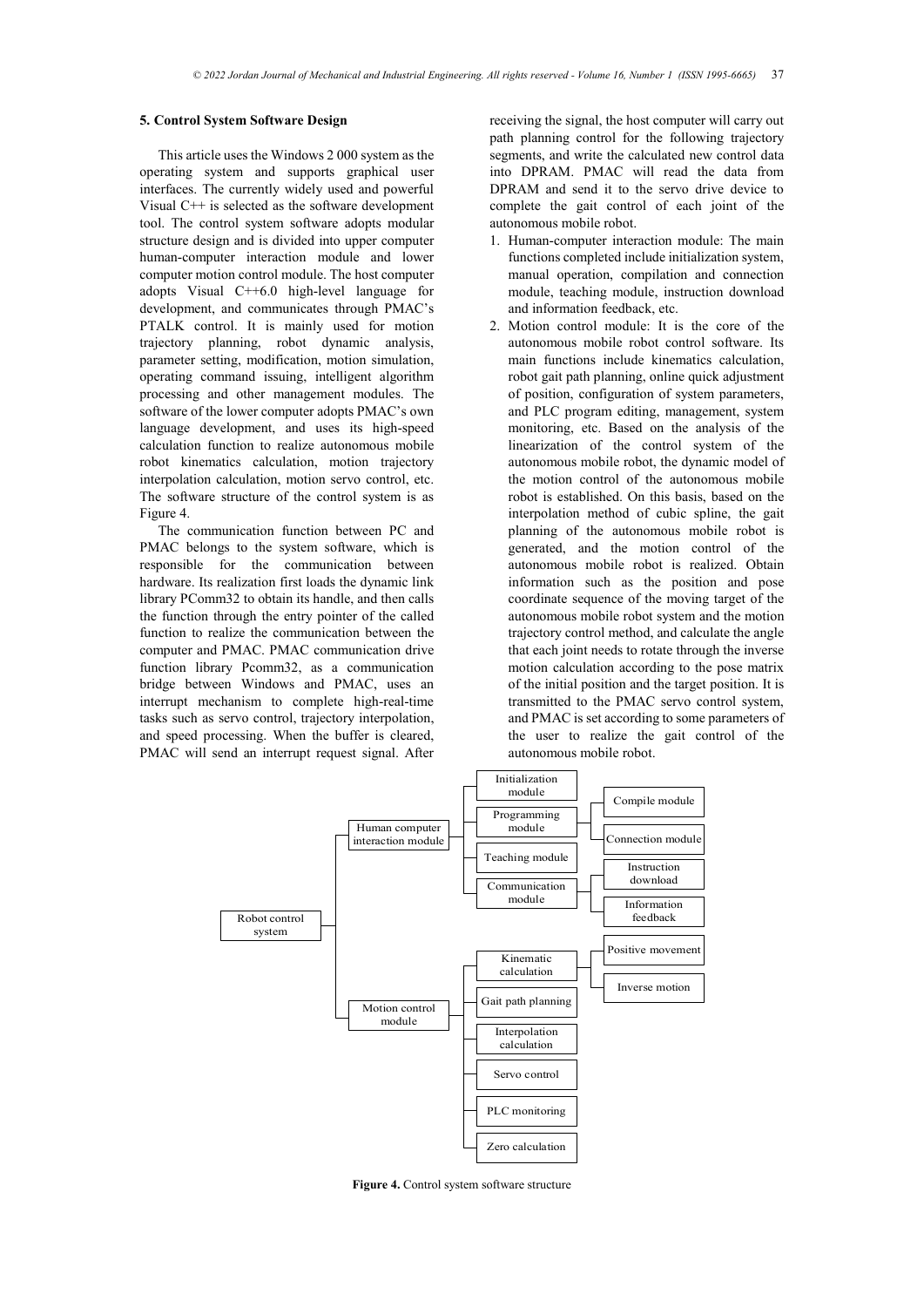# **6. Experimental Simulation and Analysis**

#### *6.1. Setting up the experimental environment*

In order to verify the effectiveness of the gait control system of autonomous mobile robot based on PMAC, a computer with Inter Core i5-3470 processor, 8.00 G memory, 600 G hard disk and 64 bit Windows 7 operating system was used in the experiment. In the Visual C++ integrated environment, the C++ language is used to develop an autonomous mobile robot gait control system based on PMAC to realize and verify its performance. The hardware selection and parameter index are as Table 1.

# *6.2. Stability analysis of robot motion control*

In this system, the dynamic model of the motion control of the autonomous mobile robot is established, the kinematics algorithm is imported into the simulation software, and the reference [4]

method, the reference [5] method and the proposed method are used to compare the motion in different directions. Stability is an indicator, and the results of experimental analysis are shown in Figure 5.

**Table 1.** Hardware selection and parameter list

| Hardware name                      | Model             |
|------------------------------------|-------------------|
| Upper computer                     | Surface Pro2      |
| Lower computer                     | STM32F103         |
| CO sensor                          | MICROceLTM        |
| $CH4$ sensor                       | MICROpel          |
| $H2S$ sensor                       | MICROceLTM        |
| Temperature and humidity<br>sensor | SHT <sub>15</sub> |
| Inertial navigation module         | miniMU AHRS       |
| Camera                             | 600 lines micro   |
| Human body detection               | <b>HC-SR501</b>   |
| Infrared ranging                   | GP2Y0A02          |



**Figure 5.** Comparison of robot motion control stability of different methods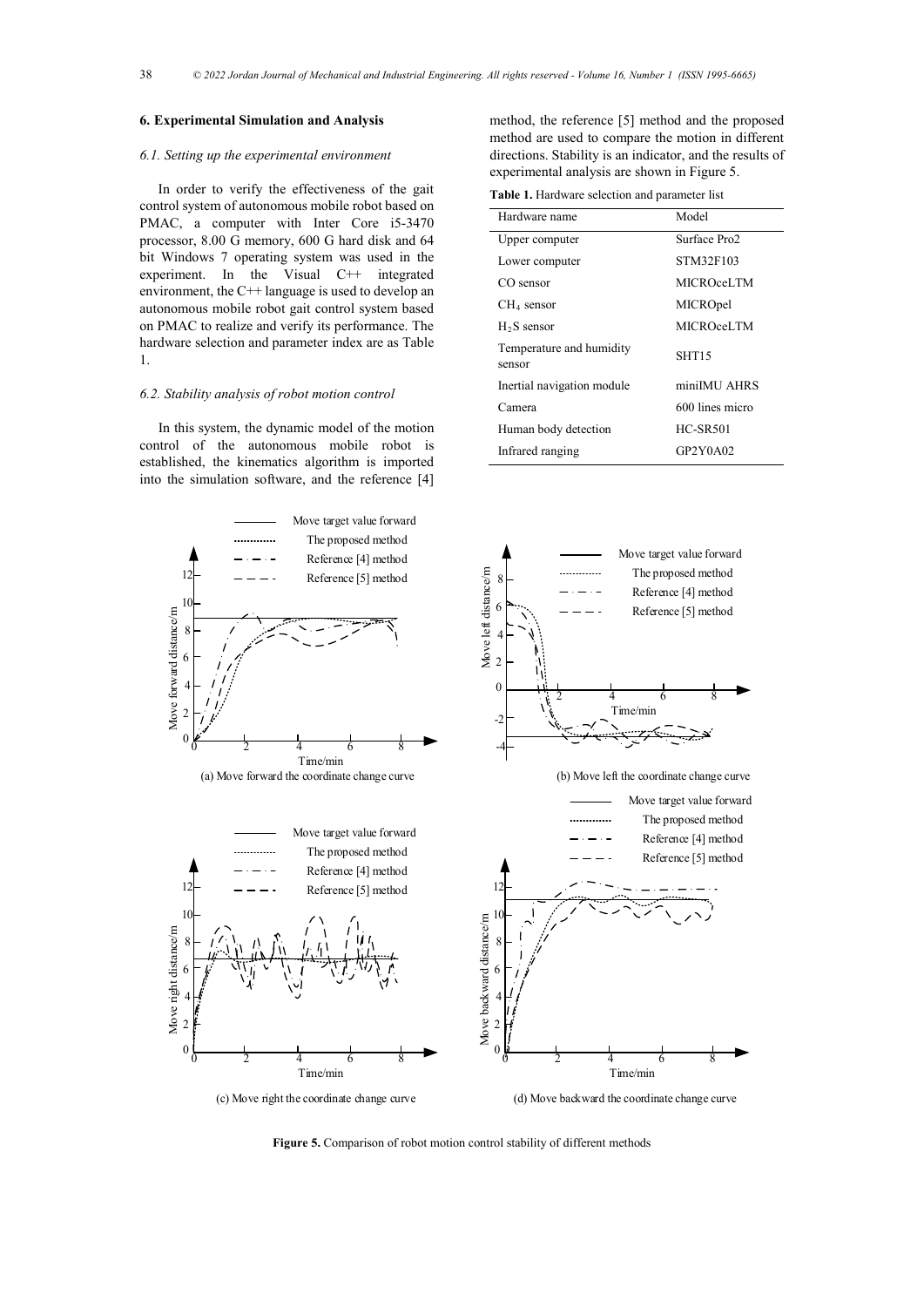It can be seen from Figure 5 that the position of the autonomous mobile robot controlled by the reference [4] method and the reference [5] method oscillates when it moves forward, and when it moves to the left, there is a steady-state error in the position. When moving, the position oscillates and the average value deviates from the target value. The proposed method can effectively avoid the oscillation caused by signal lag and increase the response to small deviations. The reason why the deviation of the leftward movement is slightly larger than the forward deviation is that when the control signal of the leftward movement is small, the inertial device cannot provide sufficient thrust. When the control signal is moved to the right, it is easily affected by the ground, and there are certain fluctuations in the backward movement. However, it is maintained near the target value as a whole. It can be seen that the motion control stability of the autonomous mobile robot using the proposed method is better.

# *6.3. Gait displacement and walking efficiency analysis of robot*

In order to verify the walking compliance of the autonomous mobile robot gait control system based on PMAC, the reference [4] method, the reference [5] method and the proposed method were used to compare the robot gait displacement curves of different methods. The comparison results are as Figure 6.

According to Figure 6, it can be seen that the robot gait trajectory of the proposed method is smoother than that of the reference [4] method and the reference [5] method, and the robot walking compliance of the proposed method is higher than that of the reference [4] method and the reference [5] method. The average speed is used to measure the walking efficiency of autonomous mobile robots, namely:

$$
\eta = \frac{\mu}{t} \tag{15}
$$

In Equation (15),  $\mu$  represents the step distance, and *t* represents the gait cycle. Since the step distance  $\mu$  is 500 mm, the gait period  $t$  of the method in reference [4], the method in reference [5] and the proposed method are 7 s, 6 s and 5 s, respectively. According to Equation (15), the average speed of the reference [4] method, the reference [5] method and the proposed method are 71.4 mm/s, 83.8 mm/s and 100 mm/s, respectively. It can be seen that the average gait speed of the proposed method is larger and the walking efficiency is higher.

Based on the above comparative analysis, it can be seen that, compared with the robot gait displacement curve and the average gait speed of the reference [4] method and the reference [5] method, the robot gait motion trajectory of the proposed method is smooth and the walking flexibility is better. The average gait speed of the robot is relatively high, and the walking efficiency is relatively high.



(a) Gait displacement of robot in the proposed method



(b) Gait displacement of robot in the reference [4] method



(c) Gait displacement of robot in the reference [5] method

**Figure 6.** Comparison of robot gait displacement curves of different methods

# *6.4. Robot gait path planning*

In order to further verify the gait path planning effect of the autonomous mobile robot gait control system based on PMAC, the reference [4] method, the reference [5] method and the proposed method are used to compare the planning path of robot gait control system of different methods. The comparison result is as Figure 7.



**Figure 7.** Comparison of robot gait path planning effects of different methods